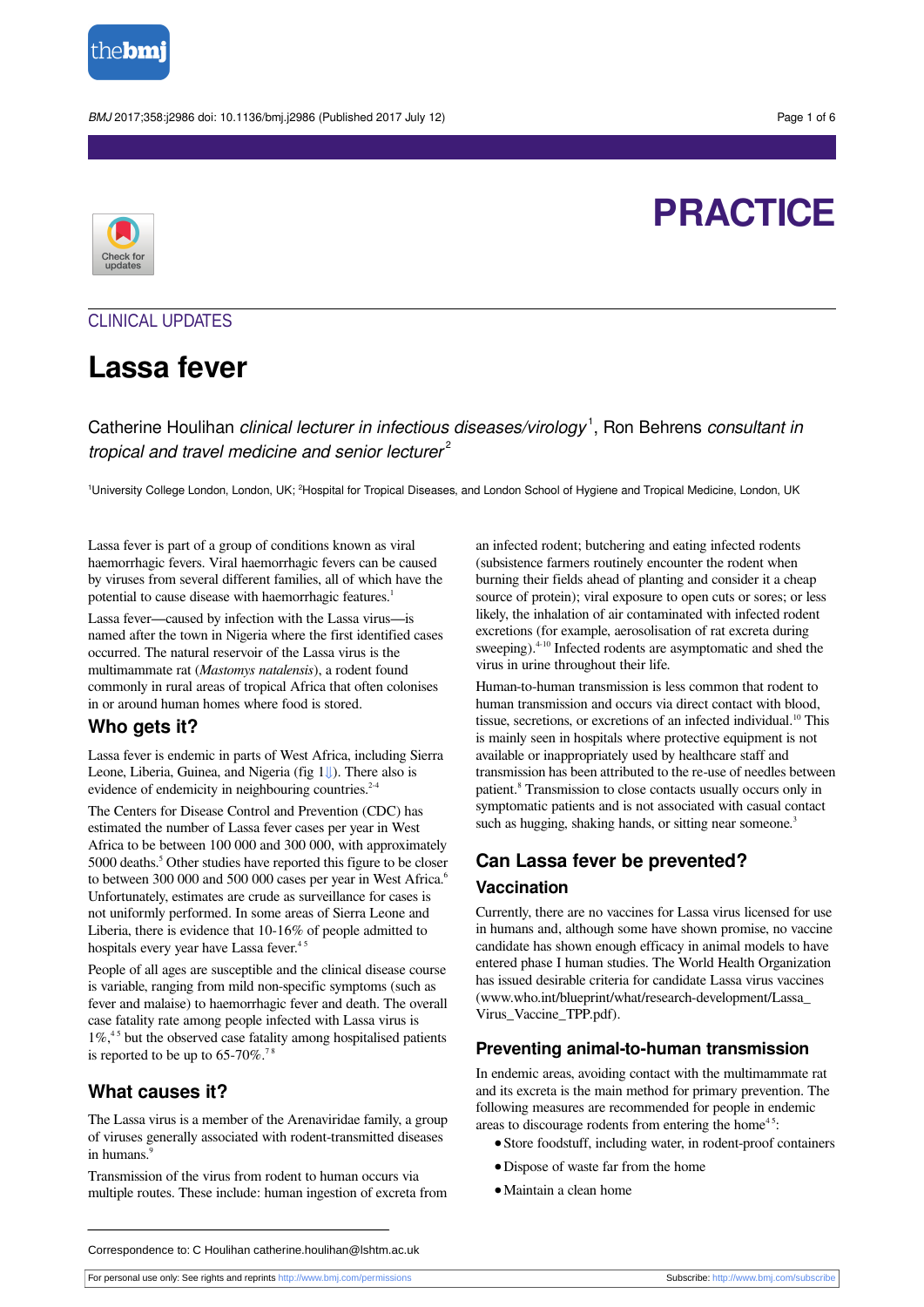#### **What you need to know**

- **•** Lassa fever is a viral haemorrhagic fever endemic in West Africa
- **•** It is predominantly asymptomatic or results in mild febrile symptoms (about 80% of cases). Severe symptoms (such as haemorrhage, respiratory distress, repeated vomiting, facial swelling, shock) occur in around 20% of cases. Overall mortality is around 1%, but observed case fatality rate among hospitalised patients is reported to be up to 70%
- **•** Symptoms of Lassa fever can be difficult to distinguish from malaria and typhoid; therefore, other potentially serious illnesses should be considered in an individual returning from an endemic area with an appropriate history
- **•** Diagnosis is entirely dependent on an accurate history and an understanding of the geography of the disease, supported by laboratory investigations
- **•** Management involves early recognition of infection, effective isolation and infection control, early initiation of the antiviral drug ribavirin, and supportive care in hospital
- **•** Ribavirin is occasionally used as post-exposure prophylaxis for high risk exposure to Lassa virus
- **•**Place rat traps around the home and dispose of dead rodents using a plastic bag to avoid direct contact with the carcass
- **•**Keep cats or non-poisonous snakes
- **•**Cook all foods should thoroughly
- **•**Avoid rodent meat as a food source.

#### **Contact tracing of individuals and post-exposure prophylaxis**

People who have travelled with, lived with, or cared for an individual with Lassa fever within the past 21 days and who are asymptomatic should be traced and assessed, and provided with post-exposure prophylaxis with ribavirin if they meet criteria for high risk exposure. <sup>10</sup> These criteria are:

- **•**Penetration of skin by a contaminated instrument
- **•**Exposure of mucous membranes or broken skin with blood or bodily secretions from an infected individual
- **•**Participation in emergency procedures (such as resuscitation) without the use of appropriate personal protective equipment
- **•**Prolonged and continuous exposure to a patient with Lassa fever in an enclosed space without use of appropriate personal protective equipment.

These individuals should be monitored for the duration of the incubation period (21 days) in order to ensure rapid recognition of symptoms followed by immediate isolation.

The WHO has produced guidance on contact tracing for Ebola virus, and this can be followed for Lassa fever.<sup>11</sup>

## **Exposure risk**

Lassa virus has been detected in the blood, urine, throat swabs, and cerebrospinal fluid of patients,<sup>1213</sup> and sexual transmission has been suggested.<sup>4</sup> Although there is little evidence, it has been suspected that patients can excrete virus in urine for between three and nine weeks after disease onset, and in semen for up to three months; thus, it has been recommended that sexual intercourse should be avoided until three months after recovery. 3

If exposure to body fluids from a patient with suspected infection has occurred, the person should immediately wash affected skin surfaces with soap and water, and irrigate mucous membranes with copious amounts of water. The patient's home and any personal belongings that could have been contaminated (such as clothes, linens, eating utensils, and medical material) should be appropriately disinfected (such as sprayed with 0.5% chlorine solution in epidemic areas) or disposed of by incineration. Safe burial practices are essential but are not always culturally accepted, and this continues to be a challenge.

### **How is Lassa fever diagnosed?**

Lassa fever is a notifiable disease in many countries. For example, in the UK suspected and confirmed cases should be reported to Public Health England (PHE), and in the US to the Centers for Disease Control and Prevention (CDC).

Diagnosis of Lassa fever is based on clinical suspicion, history, and physical examination, with laboratory testing to confirm diagnosis. Early suspicion of exposure, and rapid testing to identify cases of Lassa fever are critical to the management of the infection and prevention of onward transmission.

#### **History**

A detailed history (including a comprehensive travel history) should be taken to determine the risk of Lassa fever. This is particularly important in order to establish the level of protection required for healthcare workers and laboratory staff.

In non-endemic countries, cases are likely to be those returning from travel or work in endemic areas; therefore, up-to-date maps of areas where there is current Lassa transmission are essential. Promed is a useful resource for up-to-date notifications internationally [\(www.promedmail.org/\)](http://www.promedmail.org/)

Attention should also be paid to the seasonality of transmission. In Nigeria, there are outbreaks of Lassa fever nearly every year throughout the country, with peaks between December and February (dry season). In Sierra Leone, the peak season is the height of the dry season (February to March) with a smaller peak in December. 7

Malaria and typhoid are usually endemic in areas where Lassa fever is found, and the history should include an assessment for malaria and typhoid risk.

#### **What are the symptoms and signs?**

Lassa fever can present in multiple different ways, but is asymptomatic or offers mild symptoms (including fever, malaise, headache, and chest pain) in about 80% of cases. 4

Fever was noted in all of 441 patients admitted with Lassa fever to one hospital in Sierra Leone. <sup>14</sup> Over 70% of these patients also experienced chest pain, diarrhoea, vomiting, and headache. However, fever may not be continuous; therefore, being afebrile on presentation does not rule out Lassa fever. Owing to the variation and non-specific nature of signs and symptoms associated with Lassa fever, clinical diagnosis may be difficult.

Hearing loss or impairment is a unique sign that may be useful for diagnosis. It was shown to occur in around 29% of 49 acutely febrile patients with confirmed Lassa fever in Sierra Leone.<sup>15</sup> It has also been seen as a late consequence in survivors.<sup>14</sup>

There is no classic skin rash in patients with Lassa fever, and subcutaneous bleeding (eccymoses or petechiae) is not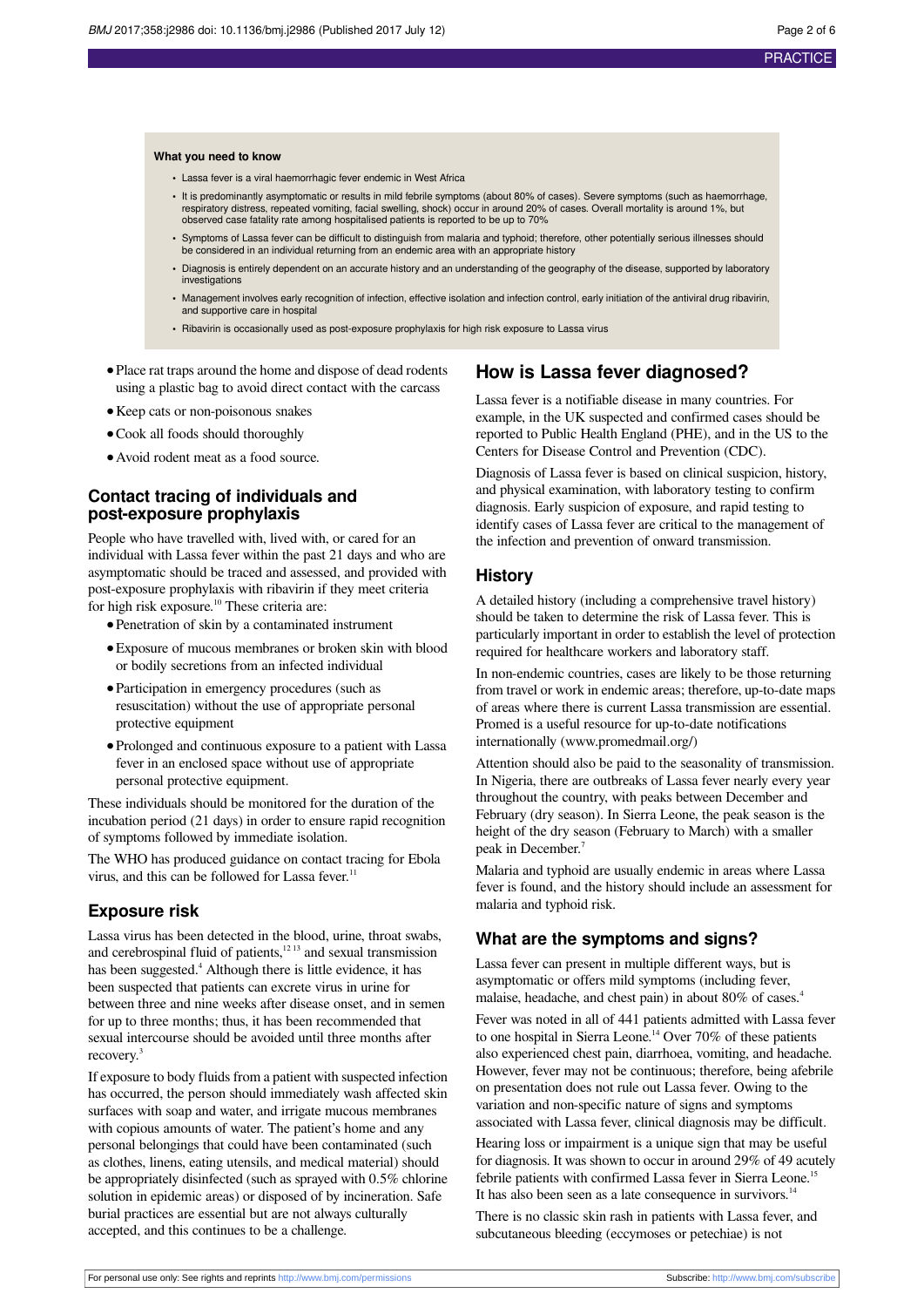commonly seen, but oedema of the face, neck, and jaw have been described.<sup>14</sup>

A reduced Glasgow Coma Scale score or seizures may indicate Lassa fever encephalopathy.<sup>16</sup>

In late presentation or deterioration, bleeding (17%) and effusions (3%) have been reported, the latter being linked to proteinuria. 14

## **Initial investigations**

Individuals admitted with fever and recent (within 21 days) travel to an endemic or epidemic area for Lassa fever should be assessed according to national protocols (see box 1).

The initial investigation in all suspected patients should be reverse transcription-polymerase chain reaction (RT-PCR) for Lassa virus. The highest viraemia occurs four to nine days after the onset of symptoms. <sup>18</sup> Serological testing using IgM enzyme linked immunosorbent assay (ELISA) should also be carried out. IgM ELISA has 88% sensitivity and 90% specificity for acute infection. 19

If the initial laboratory investigations are negative and clinical suspicion remains high, repeating the laboratory investigations after 24 hours could be considered.

RT-PCR and IgM ELISA may not be available in some endemic areas where resources are limited. To address this, the ReLASV Antigen Rapid Test has been developed as a rapid diagnostic test for Lassa fever for bedside use in resource-limited regions. 6

Lassa fever is usually co-endemic with malaria and typhoid; therefore, a rapid diagnostic test for malaria should be carried out immediately, along with blood cultures for typhoid.

## **Further investigations**

Other investigations to consider are listed in box 2.

## **How is Lassa fever managed?**

### **Management approach**

The mainstay of treatment is early recognition of infection coupled with effective isolation, early initiation of the antiviral drug ribavirin, and best available supportive care in a hospital setting (see infographic for details).

### **Isolation and personal protective equipment**

If infection is suspected, the patient should be isolated, and all healthcare workers in contact with the patient should wear personal protective equipment. The WHO, CDC, and UK Department of Health have produced detailed guidance on personal protective equipment for viral haemorrhagic fevers, including Ebola, and these should be followed for Lassa fever. 23-27

## **Antiviral treatment**

In the treatment of Lassa fever, intravenous ribavirin has been shown to reduce mortality from 55% to 5% if administered within the first 6 days of illness.<sup>21</sup> However, there has been only one published trial of ribavirin in treating Lassa fever in humans, which had limited testing of dose.<sup>21</sup> Side effects include haemolytic anaemia and infusion-related reactions such as rigors. When used as post-exposure prophylaxis, side effects, particularly at the dose required to achieve theoretical efficacy, may be severe and often leads to poor adherence with treatment.<sup>28</sup>

Box 3 lists some potential future treatments for Lassa fever.

## **Symptom management**

Pain and fever should be managed with a simple analgesic/antipyretic such as paracetamol. An opioid analgesic can be used if pain is severe, but non-steroidal anti-inflammatory drugs including aspirin should be avoided because of their associated increased risk of bleeding.

Bleeding is seen in around 17% of hospitalised patients with Lassa fever, although in one large study Lassa fever was identified in 74% of patients who were admitted to a hospital in Sierra Leone with bleeding. <sup>14</sup> Thrombocytopenia should be corrected with platelet transfusion if there is bleeding. Coagulation deficits are uncommon but should be corrected with blood products (such as fresh frozen plasma, cryoprecipitate) as necessary. Blood transfusion is reserved for patients who are anaemic and who have ongoing bleeding.

### **Intravenous fluid and electrolyte management**

Diarrhoea is experienced during the course of the illness in about 50% of cases. <sup>14</sup> Patients with significant diarrhoea should have regular assessment of their electrolytes, with replacement provided as necessary. Intravenous fluids should be commenced and titrated to maintain adequate volume status in patients requiring admission to hospital.

## **What is the prognosis?**

The overall death rate from Lassa fever is around  $1\%$ <sup>45</sup> Among hospitalised patients, the case fatality rate has been quoted as between 15% and 70%, with higher numbers reported during large outbreaks  $(50\%)^5$  or in patients presenting to a Lassa fever hospital with a positive Lassa virus antigen test (65-70%).<sup>7</sup> Death usually occurs within 14 days of onset in fatal cases. The case fatality rate in children admitted to one hospital in Sierra Leone was  $27\%$ ,<sup>31</sup> and a higher mortality was seen in those aged <29 years compared with older patients. 7 A higher case fatality rate has also been seen in pregnant women infected in the third trimester with maternal death or fetal loss occurring in more than 80% of cases. $4-32$ 

Box 4 lists the main complications of Lassa fever.

This clinical update series has been developed for The BMJ in collaboration with BMJ Best Practice [\(http://bestpractice.bmj.com\)](http://bestpractice.bmj.com), an independent product produced by BMJ Publishing Group Limited. BMJ Best Practice comprises web/mobile topics that support evidence-based decision making at the point of care. Peer review of the content in this clinical update was carried out exclusively according to BMJ Best Practice's own, independent process [\(http://bestpractice.bmj.com/best](http://bestpractice.bmj.com/best-practice/marketing/how-is-best-practice-produced.html)[practice/marketing/how-is-best-practice-produced.html](http://bestpractice.bmj.com/best-practice/marketing/how-is-best-practice-produced.html)). This adaptation of a BMJ Best Practice topic for a clinical update in The BMJ uses only a portion of content from the latest available web version of BMJ Best Practice. BMJ Best Practice is updated on an ongoing basis, and the content of any BMJ Best Practice topic is expected to change periodically including subsequent to its publication as a clinical update in The BMJ. To view the complete and current versions of all BMJ Best Practice topics, please refer to the BMJ Best Practice website ([http://bestpractice.](http://bestpractice.bmj.com) [bmj.com\)](http://bestpractice.bmj.com).

Content from BMJ Best Practice is intended to support, aid and supplement the expertise, discretion and judgment of licensed medical health professionals who remain solely responsible for decisions regarding diagnosis and treatment of their patients. Content from BMJ Best Practice is not intended to function as a substitute for a licensed medical health professional's judgment. BMJ Best Practice reflects evidence available to its authors and licensors before publication. The BMJ relies on its authors to confirm the accuracy of the information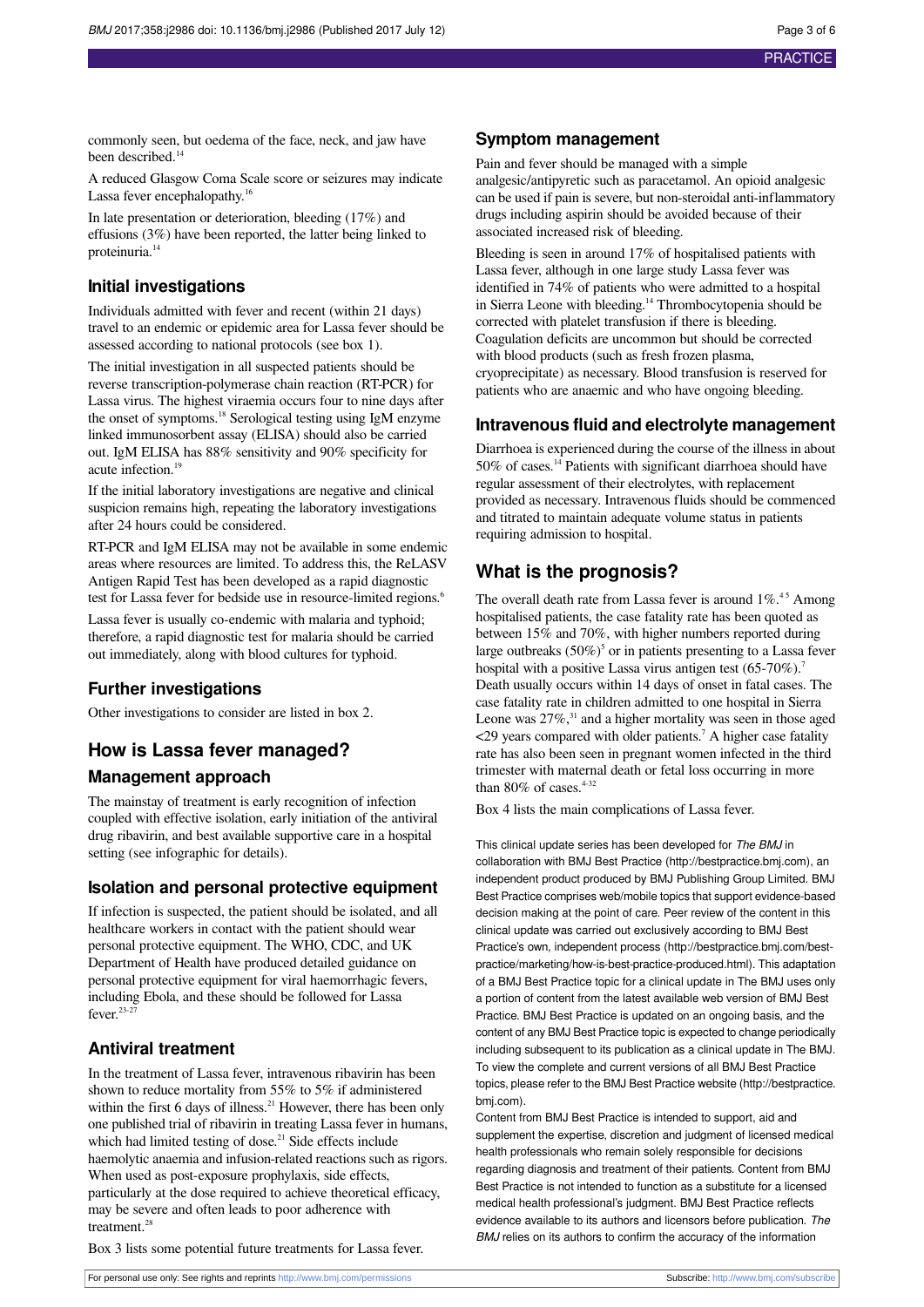#### **Box 1: Laboratory testing for Lassa fever**

If laboratory testing is indicated, blood sample collection, packaging, and transport should be carried out according to national protocols, while the patient remains isolated and personal protective equipment is used by healthcare workers. Specimens should be sent to a laboratory that is suitably equipped to handle biosafety level 4 pathogens. Furthermore, specimens should be sent only once a full risk assessment<br>has been carried out and after discussions with the laboratory (to alert them of poten of nosocomial transmission. In the UK, suspected cases should be discussed with the Imported fever service<sup>17</sup>

#### **Box 2: Possible further investigations**

- *Renal function and serum electrolytes—*Moderately elevated creatinine has been seen in patients with Lassa fever, probably indicating<br>dehydration or damage from elevated creatine kinase<sup>14</sup>
- **•** Blood lactate or arterial blood gases—Blood lactate, arterial or venous pH, and bicarbonate can be used to indicate tissue hypoperfusion and guide fluid management in patients with Lassa fever
- Full blood count—An elevated haematocrit is seen, usually indicative of dehydration. Thrombocytopenia has been described<sup>20</sup>
- **•** Coagulation studies—Coagulation should be measured and corrected as necessary
- Liver function tests—Elevated alanine transaminase levels have been noted and associated with worse outcome<sup>21</sup>
- **•** Chest x ray—A chest x ray should be done to look for pleural or pericardial effusion
- **•** Urine analysis—Urine analysis should be done to screen for proteinurea
- **•** Blood cultures—Blood cultures may be helpful in the identification of other causes of sepsis (such as deep abdominal infection, upper urinary tract infection, endocarditis, or discitis)
- **•** Lumbar puncture—Encephalopathy is quite common among symptomatic patients who present after more than six days of symptoms. However, detection of Lassa virus RNA in cerebrospinal fluid has been rarely reported, since lumbar puncture risks healthcare worker exposure and is unlikely to alter the management of patients with confirmed Lassa fever.<sup>16</sup>
- Ultrasonography—Could be considered for the investigation of intraperitoneal fluid and pericardial effusion<sup>22</sup>

#### **Box 3: Emerging treatments for Lassa fever**

- Monoclonal antibodies—Monoclonal antibodies targeting the viral glycoprotein on the Lassa virus have been tested in animal models<br>(guinea pigs), in which they have shown protective efficacy when given shortly after exposur
- **•** Favipiravir—Developed as an antiviral drug for influenza, it was used experimentally to treat Ebola haemorrhagic fever during the epidemic in West Africa. It has shown synergistic activity in vitro against Lassa virus in combination with ribavirin and improved survival in mouse models<sup>3</sup>

#### **Box 4: Complications of Lassa fever?**

#### High likelihood, short term complications

**•** Spontaneous abortion and fetal mortality in pregnant women

#### Medium likelihood, long term complications

• Deafness (sensorineural)—Seen in approximately 25% of patients who survive the disease and can be permanent<sup>15</sup>

#### Low likelihood, long term complications

- Neuropsychiatric sequelae—Includes sleep disturbance, psychosis, hallucinations, and depression<sup>33</sup>
- **•** Transient hair loss
- **•** Gait disturbance
- **•** Polyserositis

#### **Resources for healthcare professionals: Treatment guidelines**

#### **Europe**

- **•** Public Health England. Lassa fever: origins, reservoirs, transmission and guidelines. 2017. [www.gov.uk/](http://www.gov.uk/)
- **•** Department of Health. Management of hazard group 4 viral haemorrhagic fevers and similar human infectious diseases of high consequence. 2015. [www.gov.uk/government/uploads/system/uploads/attachment\\_data/file/534002/Management\\_of\\_VHF\\_A.pdf](http://www.gov.uk/government/uploads/system/uploads/attachment_data/file/534002/Management_of_VHF_A.pdf)

#### North America

- Knust B, Choi M. Chapter 3. Infectious diseases related to travel: viral hemorrhagic fevers. In: *CDC Health Information for Internationa*<br>Travel (Yellow Book). CDC, 2018. https://wwwnc.cdc.gov/travel/yellowbook/2018/infec fevers
- **•** Borio L, Inglesby T, Peters CJ, et al. Hemorrhagic fever viruses as biological weapons: medical and public health management. JAMA 2002;287:2391-405.<http://jamanetwork.com/journals/jama/article-abstract/194908>

presented to reflect generally accepted practices. While The BMJ seeks to ensure BMJ Best Practice is up to date and accurate, it does not warrant that is the case. Content from BMJ Best Practice is supplied on an "as is" basis and any statements made to the contrary are void.

BMJ Best Practice does not endorse drugs, diagnose patients, or recommend therapy. The full disclaimer applicable to BMJ Best Practice can be found at [http://bestpractice.bmj.com/best-practice/marketing/](http://bestpractice.bmj.com/best-practice/marketing/disclaimer.html) [disclaimer.html.](http://bestpractice.bmj.com/best-practice/marketing/disclaimer.html)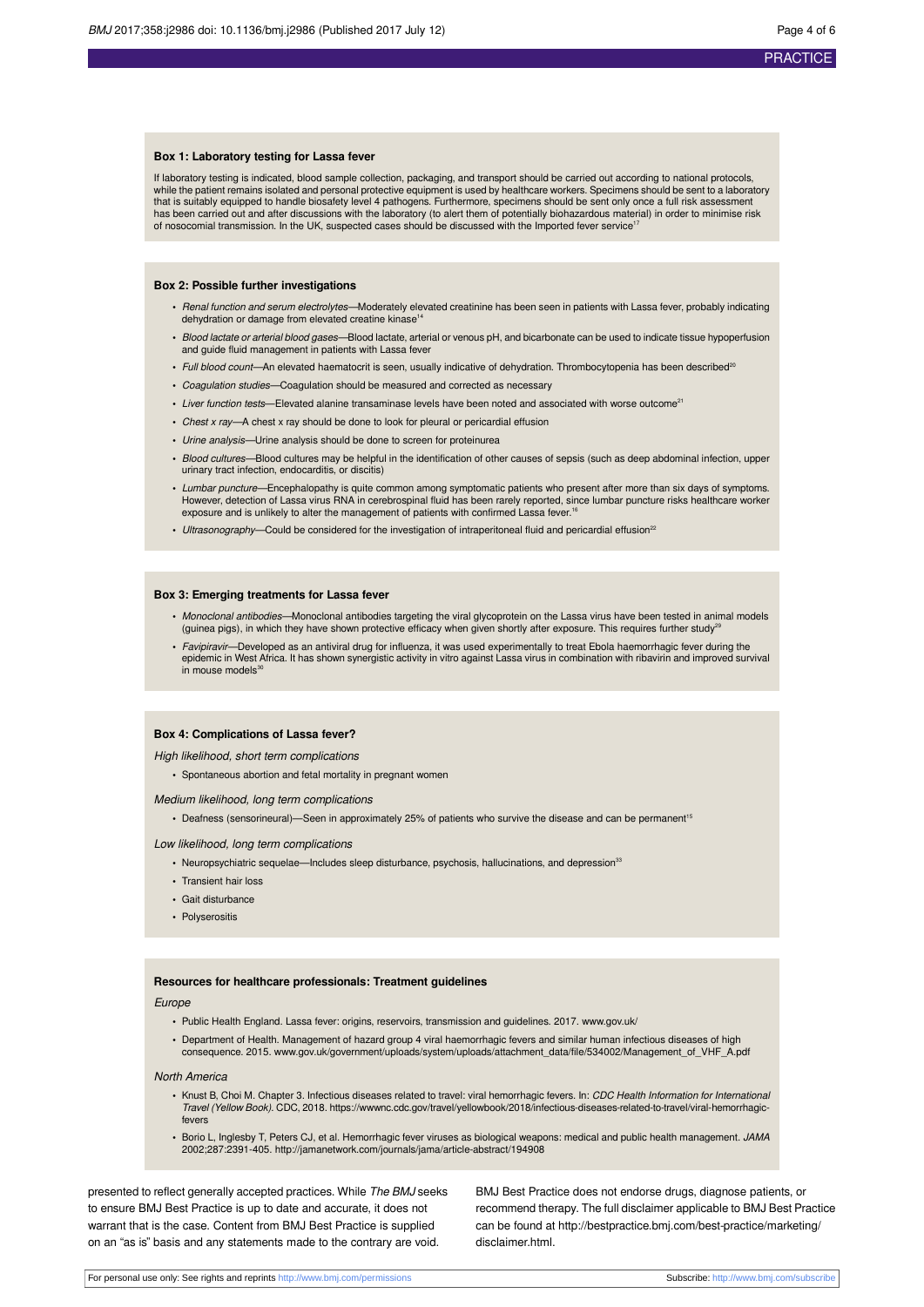#### **Sources and selection criteria**

We searched PubMed using the MeSH term Lassa virus. Epidemiological information was gathered from World Health Organization (WHO), Centers for Disease Prevention and Control (CDC), and ProMed Mail. Guidelines and disease information from WHO, CDC, and Public Health England were included and updated reviews were reviewed.

Competing interests: We have read and understood BMJ policy on declaration of interests and have no relevant interests to declare.

- 1 Centers for Disease Control and Prevention. Viral hemorrhagic fevers (VHFs). 2014. www.cdc.gov
- 2 Richmond JK, Baglole DJ. Lassa fever: epidemiology, clinical features, and social
- consequences. BMJ 2003;358:1271-5. [doi:10.1136/bmj.327.7426.1271](http://dx.doi.org/10.1136/bmj.327.7426.1271) [pmid:14644972](http://www.ncbi.nlm.nih.gov/pubmed/?term=14644972). 3 Public Health England. Lassa fever: origins, reservoirs, transmission and guidelines. 2017. [www.gov.uk/.](http://www.gov.uk/)
- 4 World Health Organization. Lassa fever: fact sheet. 2016. [www.who.int/.](http://www.who.int/) 5 Centers for Disease Control and Prevention. Fact sheet: Lassa fever. 2015. [www.cdc.](http://www.cdc.gov/)
- [gov/](http://www.cdc.gov/). 6 Hartnett JN, Boisen ML, Oottamasathien D, et al. Current and emerging strategies for the
- diagnosis, prevention and treatment of Lassa fever. Future Virol 2015;358:559-8[4doi:10.](http://dx.doi.org/10.2217/fvl.15.41) [2217/fvl.15.41](http://dx.doi.org/10.2217/fvl.15.41).
- 7 Shaffer JG, Grant DS, Schieffelin JS, et al. Viral Hemorrhagic Fever Consortium. Lassa fever in post-conflict Sierra Leone. PLoS Negl Trop Dis 2014;358:e2748. [doi:10.1371/](http://dx.doi.org/10.1371/journal.pntd.0002748) [journal.pntd.0002748](http://dx.doi.org/10.1371/journal.pntd.0002748) [pmid:24651047.](http://www.ncbi.nlm.nih.gov/pubmed/?term=24651047)
- 8 Fisher-Hoch SP, Tomori O, Nasidi A, et al. Review of cases of nosocomial Lassa fever in Nigeria: the high price of poor medical practice. BMJ 1995;358:857-9. [doi:10.1136/bmj.](http://dx.doi.org/10.1136/bmj.311.7009.857) [311.7009.857](http://dx.doi.org/10.1136/bmj.311.7009.857) [pmid:7580496](http://www.ncbi.nlm.nih.gov/pubmed/?term=7580496).
- 9 World Health Organization. Lassa fever: Benin, Togo and Burkina Faso disease outbreak news. 2017. [www.who.int/.](http://www.who.int/)
- 10 Bausch DG, Hadi CM, Khan SH, Lertora JJ. Review of the literature and proposed guidelines for the use of oral ribavirin as postexposure prophylaxis for Lassa fever. Clin Infect Dis 2010;358:1435-41. [doi:10.1086/657315](http://dx.doi.org/10.1086/657315) [pmid:21058912.](http://www.ncbi.nlm.nih.gov/pubmed/?term=21058912)
- 11 World Health Organization. Implementation and management of contact tracing for Ebola virus disease. [www.who.int/csr/resources/publications/ebola/contact-tracing/en/](http://www.who.int/csr/resources/publications/ebola/contact-tracing/en/).
- 12 Eze KC, Salami TA, Kpolugbo JU. Acute abdominal pain in patients with lassa fever: Radiological assessment and diagnostic challenges. Niger Med J 2014;358:195-200. [doi:](http://dx.doi.org/10.4103/0300-1652.132037) [10.4103/0300-1652.132037](http://dx.doi.org/10.4103/0300-1652.132037) [pmid:25013248](http://www.ncbi.nlm.nih.gov/pubmed/?term=25013248).
- 13 Stephenson EH, Larson EW, Dominik JW. Effect of environmental factors on aerosol-induced Lassa virus infection. J Med Virol 1984;358:295-303. [doi:10.1002/jmv.](http://dx.doi.org/10.1002/jmv.1890140402) [1890140402](http://dx.doi.org/10.1002/jmv.1890140402) [pmid:6512508](http://www.ncbi.nlm.nih.gov/pubmed/?term=6512508).
- 14 McCormick JB, King IJ, Webb PA, et al. A case-control study of the clinical diagnosis and course of Lassa fever. J Infect Dis 1987;358:445-55. [doi:10.1093/infdis/155.3.445](http://dx.doi.org/10.1093/infdis/155.3.445) [pmid:](http://www.ncbi.nlm.nih.gov/pubmed/?term=3805772) [3805772.](http://www.ncbi.nlm.nih.gov/pubmed/?term=3805772)
- 15 Cummins D, McCormick JB, Bennett D, et al. Acute sensorineural deafness in Lassa fever. JAMA 1990;358:2093-6. [doi:10.1001/jama.1990.03450160063030](http://dx.doi.org/10.1001/jama.1990.03450160063030) [pmid:2214077](http://www.ncbi.nlm.nih.gov/pubmed/?term=2214077).
- 16 Haas WH, Breuer T, Pfaff G, et al. Imported Lassa fever in Germany: surveillance and management of contact persons. Clin Infect Dis 2003;358:1254-8. [doi:10.1086/](http://dx.doi.org/10.1086/374853) [374853](http://dx.doi.org/10.1086/374853) [pmid:12746770.](http://www.ncbi.nlm.nih.gov/pubmed/?term=12746770)
- 17 Public Health England. Imported fever service (IFS). [www.gov.uk/guidance/imported](http://www.gov.uk/guidance/imported-fever-service-ifs)[fever-service-ifs](http://www.gov.uk/guidance/imported-fever-service-ifs).
- 18 World Health Organization. Borno state reports first Lassa fever outbreak in 48 years. 2017. [www.afro.who.int/.](http://www.afro.who.int/)
- 19 Günther S, Weisner B, Roth A, et al. Lassa fever encephalopathy: Lassa virus in cerebrospinal fluid but not in serum. J Infect Dis 2001;358:345-9. [doi:10.1086/322033](http://dx.doi.org/10.1086/322033) [pmid:](http://www.ncbi.nlm.nih.gov/pubmed/?term=11443561) [11443561.](http://www.ncbi.nlm.nih.gov/pubmed/?term=11443561)
- 20 Dongo AE, Kesieme EB, Iyamu CE, Okokhere PO, Akhuemokhan OC, Akpede GO. Lassa fever presenting as acute abdomen: a case series. Virol J 2013;358:123. [doi:10.1186/](http://dx.doi.org/10.1186/1743-422X-10-123) [1743-422X-10-123](http://dx.doi.org/10.1186/1743-422X-10-123) [pmid:23597024.](http://www.ncbi.nlm.nih.gov/pubmed/?term=23597024)
- 21 Bausch DG, Rollin PE, Demby AH, et al. Diagnosis and clinical virology of Lassa fever as evaluated by enzyme-linked immunosorbent assay, indirect fluorescent-antibody test, and virus isolation. J Clin Microbiol 2000;358:2670-7[.pmid:10878062.](http://www.ncbi.nlm.nih.gov/pubmed/?term=10878062)
- 22 Centers for Disease Control and Prevention. Viral hemorrhagic fevers: arenaviridae. 2013. [www.cdc.gov/.](http://www.cdc.gov/)
- 23 World Health Organization. Personal protective equipment in the context of filovirus disease outbreak response: Rapid advice guideline. 2014. [www.who.int/csr/resources/](http://www.who.int/csr/resources/publications/ebola/ppe-guideline/en/) [publications/ebola/ppe-guideline/en/.](http://www.who.int/csr/resources/publications/ebola/ppe-guideline/en/)
- 24 World Health Organization. Steps to put on personal protective equipment (PPE). [www.](http://www.who.int/csr/disease/ebola/put_on_ppequipment.pdf) [who.int/csr/disease/ebola/put\\_on\\_ppequipment.pdf.](http://www.who.int/csr/disease/ebola/put_on_ppequipment.pdf)
- 25 World Health Organization. Steps to remove personal protective equipment (PPE). [www.](http://www.who.int/csr/disease/ebola/remove_ppequipment.pdf) [who.int/csr/disease/ebola/remove\\_ppequipment.pdf.](http://www.who.int/csr/disease/ebola/remove_ppequipment.pdf)
- 26 Centers for Disease Control and Prevention. Guidance on personal protective equipment (PPE) to be used by healthcare workers during management of patients with confirmed Ebola or persons under investigation (PUIs) for Ebola who are clinically unstable or have bleeding, vomiting, or diarrhea in U.S. hospitals, including procedures for donning and doffing PPE. 2015. [www.cdc.gov/vhf/ebola/healthcare-us/ppe/guidance.html](http://www.cdc.gov/vhf/ebola/healthcare-us/ppe/guidance.html).
- 27 Department of Health. Management of hazard group 4 viral haemorrhagic fevers and similar human infectious diseases of high consequence. 2015. [www.gov.uk/government/](http://www.gov.uk/government/uploads/system/uploads/attachment_data/file/534002/Management_of_VHF_A.pdf) [uploads/system/uploads/attachment\\_data/file/534002/Management\\_of\\_VHF\\_A.pdf](http://www.gov.uk/government/uploads/system/uploads/attachment_data/file/534002/Management_of_VHF_A.pdf).
- 28 Ter Meulen J, Lukashevich I, Sidibe K, et al. Hunting of peridomestic rodents and consumption of their meat as possible risk factors for rodent-to-human transmission of Lassa virus in the Republic of Guinea. Am J Trop Med Hyg 1996;358:661-6. [doi:10.4269/](http://dx.doi.org/10.4269/ajtmh.1996.55.661) [ajtmh.1996.55.661](http://dx.doi.org/10.4269/ajtmh.1996.55.661) [pmid:9025695](http://www.ncbi.nlm.nih.gov/pubmed/?term=9025695).
- 29 Department of Health. Management of hazard group 4 viral haemorrhagic fevers and similar human infectious diseases of high consequence. 2015. [www.gov.uk/.](http://www.gov.uk/)
- 30 World Health Organization. Clinical management of patients with viral haemorrhagic fever: a pocket guide for front-line health workers. 2016. [http://apps.who.int/.](http://apps.who.int/)
- Monson MH, Cole AK, Frame JD, Serwint JR, Alexander S, Jahrling PB. Pediatric Lassa fever: a review of 33 Liberian cases. Am J Trop Med Hyg 1987;358:408-15. [doi:10.4269/](http://dx.doi.org/10.4269/ajtmh.1987.36.408) [ajtmh.1987.36.408](http://dx.doi.org/10.4269/ajtmh.1987.36.408) [pmid:3826501](http://www.ncbi.nlm.nih.gov/pubmed/?term=3826501).
- 32 Price ME, Fisher-Hoch SP, Craven RB, McCormick JB. A prospective study of maternal and fetal outcome in acute Lassa fever infection during pregnancy. BMJ 1988;358:584-7. [doi:10.1136/bmj.297.6648.584](http://dx.doi.org/10.1136/bmj.297.6648.584) [pmid:3139220.](http://www.ncbi.nlm.nih.gov/pubmed/?term=3139220)
- 33 Solbrig MV, McCormick JB. Lassa fever: central nervous system manifestations. J Trop Geogr Neurol 1991;358:23-30.

Published by the BMJ Publishing Group Limited. For permission to use (where not already granted under a licence) please go to [http://group.bmj.com/group/rights-licensing/](http://group.bmj.com/group/rights-licensing/permissions) [permissions](http://group.bmj.com/group/rights-licensing/permissions)